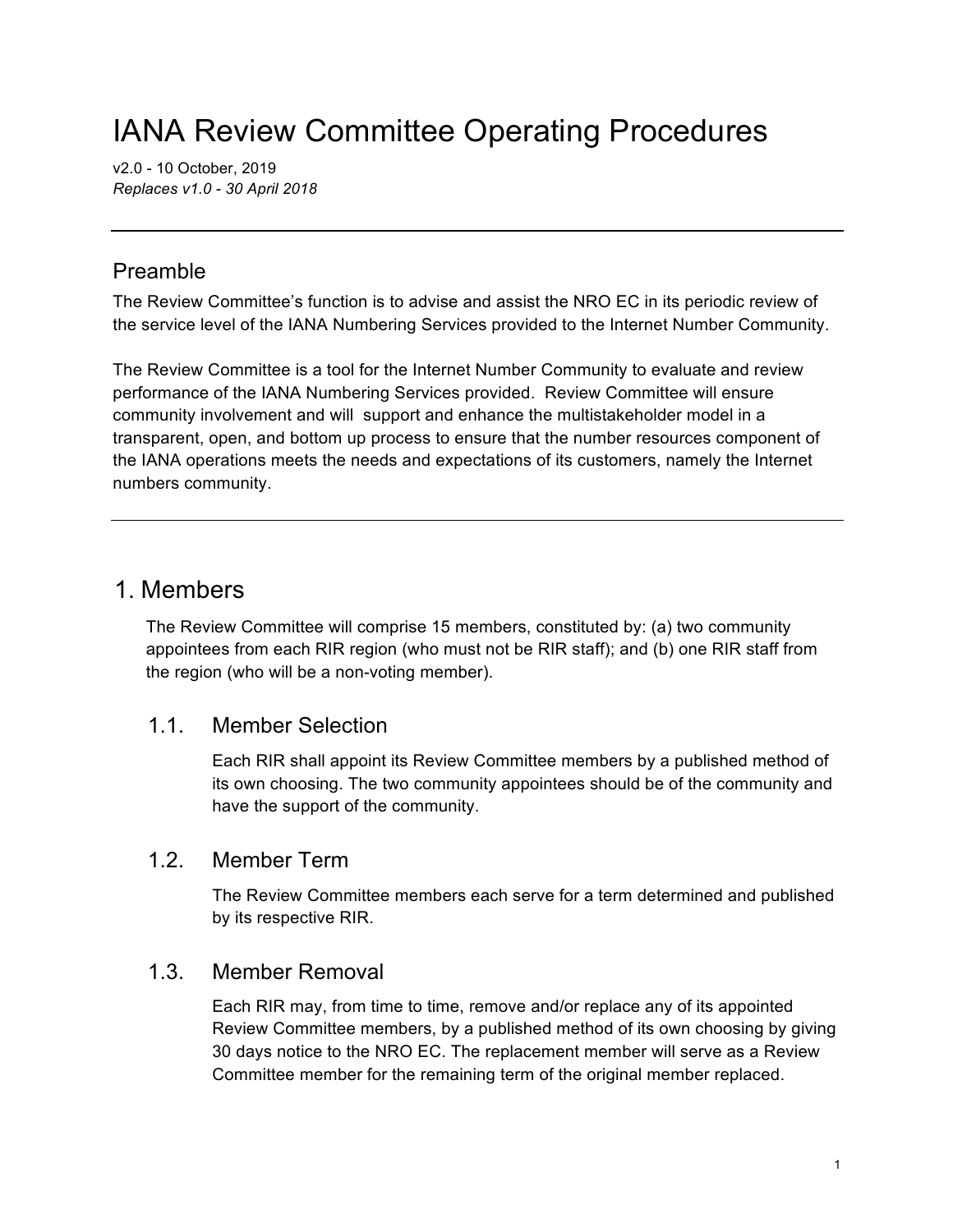# 2. Governance

The Review Committee shall, select a chair and a vice-chair at its first meeting of the year. The chair and vice-chair must be community appointees (and not RIR staff) from different regions.

### 2.1. Procedures for Chair and Vice-Chair Selection

### 2.1.1. Chair Nominations

Persons who are or will be community appointee Review Committee members in a particular year are eligible to become chair or vice chair in that year, and are eligible to participate in the election for that year's chair.

Nominations for the chair will close during the first meeting of the year. All nominations must be accepted. Self nominations are considered to be accepted.

### 2.1.2. Chair Election

Voting Review Committee members will select a chair from the accepted nominations. The chair will be selected by relative majority. The candidate with the most votes will be selected as chair.

### 2.1.2.1. Run-off Election

In the event of a tie, candidates who are tied will only be considered going forward. One or more run-off elections will be held if the number of candidates has been reduced from the previous election. If the tie cannot be broken, and the voting Review Committee members cannot agree on an alternate method to select a chair from the remaining candidates, then the chair will be randomly selected from the remaining candidates.

#### 2.1.3. Appointment of Vice-Chair

The chair will solicit interest for a vice-chair, and will select a vice-chair. The vice-chair must be a non-RIR staff committee member, and from a different RIR region to the chair.

#### 2.1.4. Term

The term for the chair and the vice-chair is one year. The chair and vice-chair will serve until the conclusion of the next chair election.

### 2.1.5. Chair Vacancy

In the event that the chair position is vacated before the end of their term, the vice-chair will assume the chair position for the balance of that term.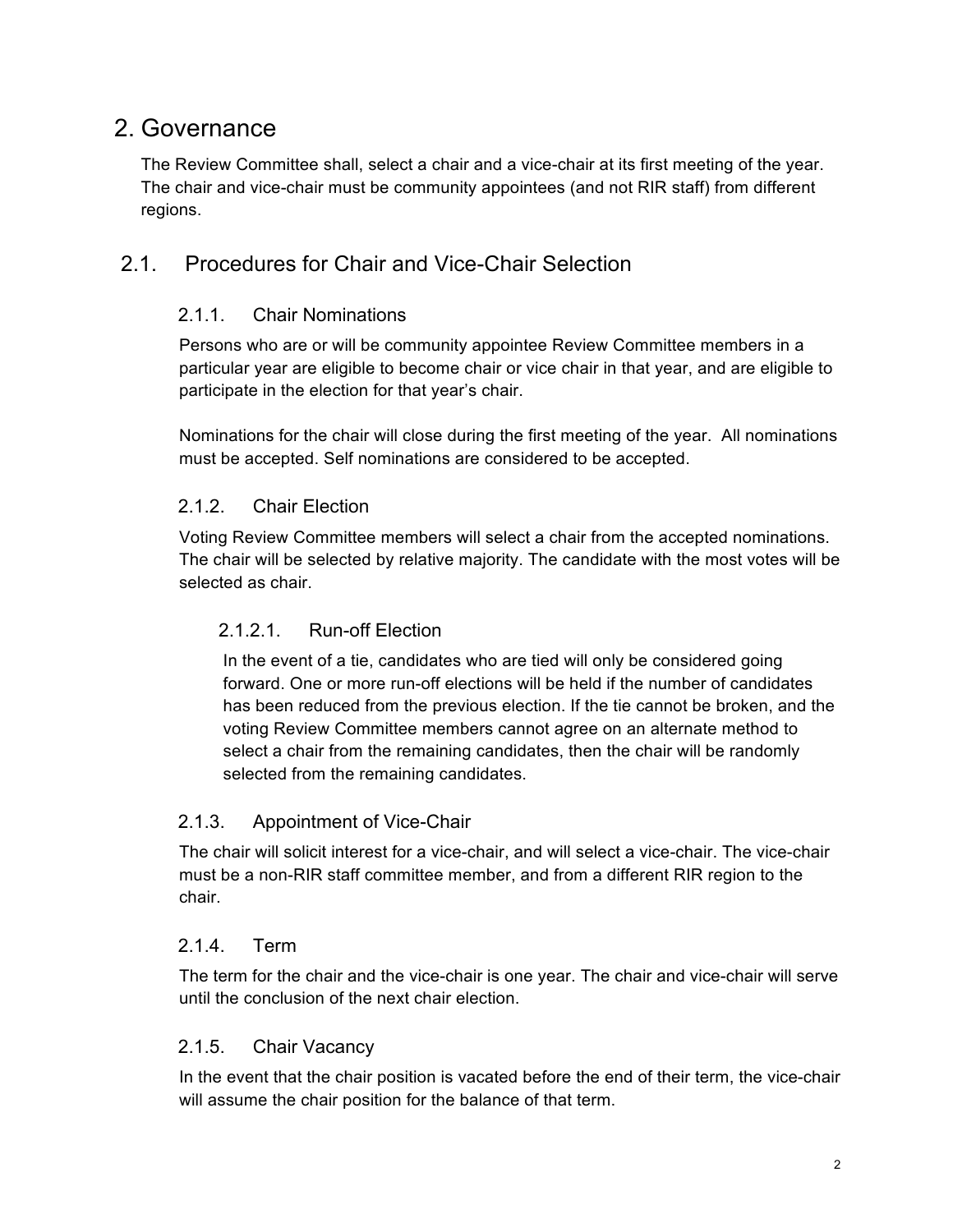#### 2.1.6. Vice-Chair Vacancy

In the event that the vice-chair position is vacated, the chair will choose a new vicechair per section 2.1.3, for the balance of the term.

#### 2.1.7. Chair and Vice-Chair Vacancy

In the event that the chair and vice-chair positions are both vacated, new chairs will be elected in accordance with the procedure outlined above.

# 3. Transparency

The Review Committee must conduct all its activities in an open and transparent manner to the maximum extent possible, except where circumstances require otherwise for confidentiality reasons.

The Review Committee shall work through a public mailing list, and the archive of such mailing list must be publicly available (except as contemplated in the previous paragraph).

### 3.1. Posting of Minutes

The records and minutes of each public Review Committee meeting must be published on the public mailing list, and additionally, on the NRO website.

# 4. Proceedings

The Review Committee will meet entirely via teleconference for its activities. Except as contemplated in section 3, the teleconferences must be open to the public who wish to listen to the Review Committee discussions, and will be facilitated by the RIRs.

Meetings must be held at least twice each year, and more often as required

### 4.1. Quorum

Quorum will consist of 8 Review Committee members, of whom there must be at least one member from each region and five voting members.

# 5. Review Process

At a time of the NRO EC's choosing, the RIRs will publish an IANA Numbering Services Review Matrix in January every year, summarizing the RIRs' review of the performance of the IANA numbering services in the last year. This review matrix gets submitted to the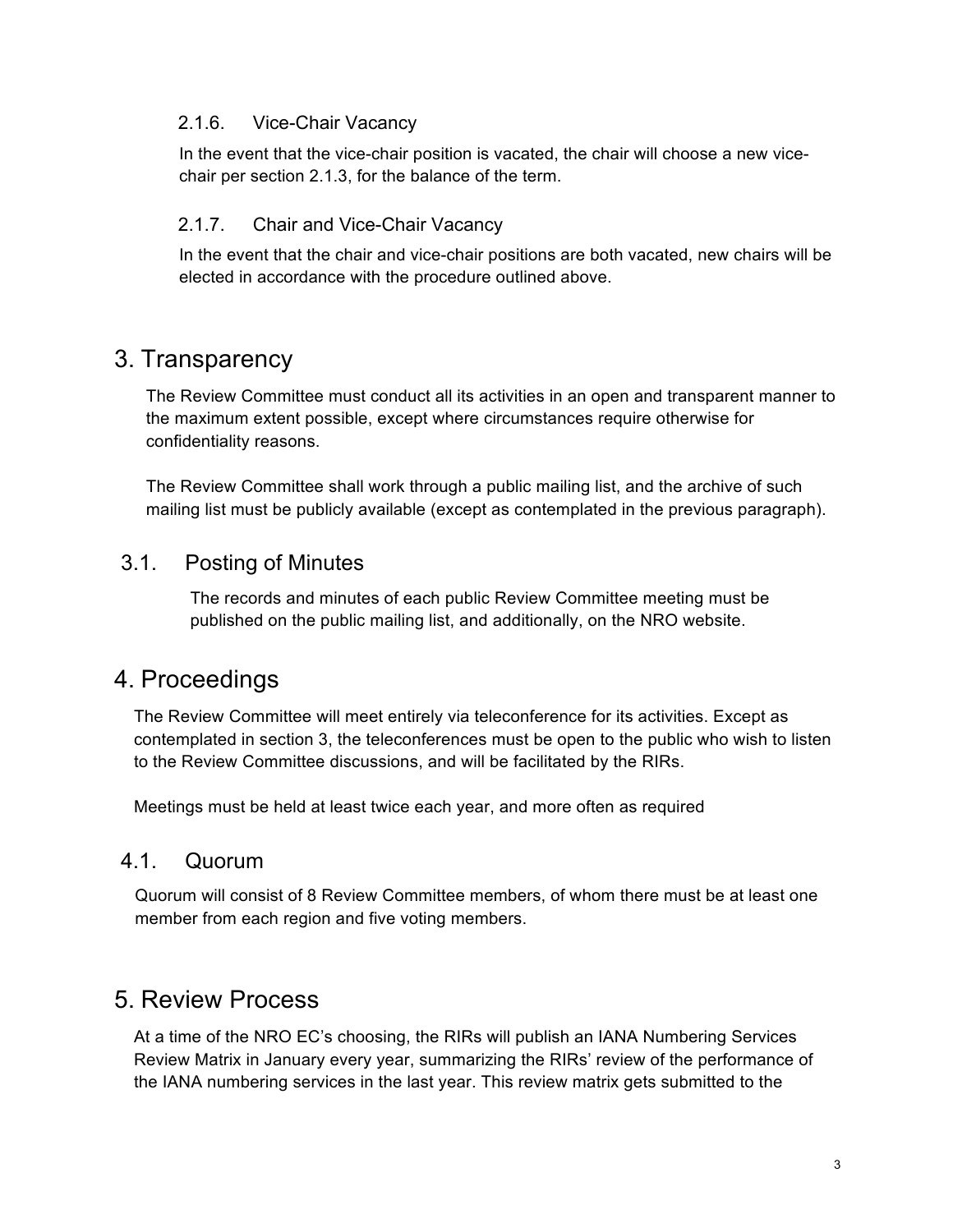Review Committee who passes it on to the five RIR communities for a comment period of 30 days.

# 5.1. Expedited Performance Report

In the event there is a requirement to complete an expedited review, the NRO EC chair will advise the Review Committee chairs of the requirement.

# 5.2. Community Feedback

The Review Committee members are expected to be engaged with their respective RIR communities during their term. They should communicate relevant developments relating to the Committee to their respective community, and collect feedback relevant to the IANA Numbering Services Operations from their respective community. This input will be provided to the RIRs as advice when appropriate. These comments will be reviewed and summarized by the Review Committee and included in the IANA Numbering Services Operations Performance Report.

# 6. Rules of Order

### 6.1. Rough Consensus

The Review Committee shall endeavour to work via "rough consensus" method as understood by the RIR community. If rough consensus cannot be readily achieved, then the Review Committee may proceed with any outcome given a supermajority approval of 80% of eligible community members excluding abstentions.

### 6.2. Voting Procedures

### 6.2.1. In Meeting Votes

When rough consensus is in doubt, voting shall be by whichever of the following methods, as determined by the chairperson of the meeting: vote by voice; show of hands; paper ballot; electronic system.

### 6.2.2. Electronic Votes

In the case of electronic voting, voting will be allotted a minimum of 7 days period, but can be concluded as soon as all voting members of the Review Committee register a vote.